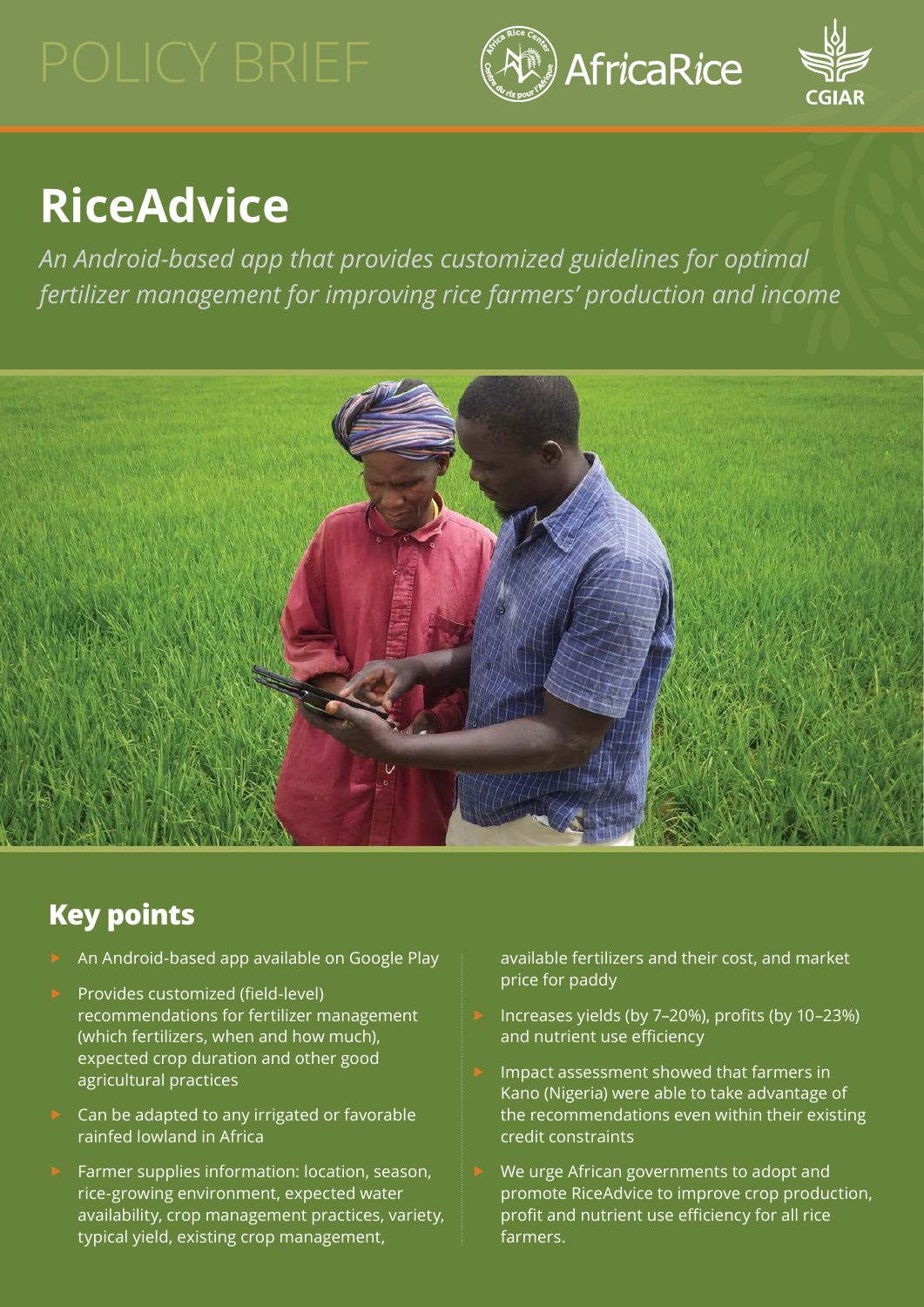#### <span id="page-1-0"></span>**Rice in sub-Saharan Africa and the issue of fertilizer use**

Today, over 750 million people in sub-Saharan Africa consume rice as their staple food; however, domestic production has failed to keep pace with demand. Despite producing 18.8 million tonnes (Mt) of milled rice in 2020, sub-Saharan Africa still had to spend over US\$ 7 billion on rice imports of 14.6 Mt to satisfy demand.<sup>[1](#page-3-0)</sup>

Over much of the continent, rice is grown by smallholders, and new technologies and extension advice are rarely adopted. Moreover, African countries continue to supply 'blanket' nationwide or state-wide extension advice when much of the rest of the world has moved toward precision agriculture. Fertilizer use is generally inefficient as a result of the combination of blanket advice and lack of adherence to the advice provided.

Since inorganic fertilizer is a costly input for smallholders, any waste or inefficiency has economic as well as environmental impacts. Farm rice yields across the continent averaged 2.2 t per hectare in 2020 compared with the global average of 4.6 t/ha.<sup>[2](#page-3-0)</sup> Although this figure is strongly influenced by the dominant farming system (smallholders) and growing environments (rainfed, not irrigated), African rice production still experiences massive gaps between farmers' yields and potential yields. Better production management, including better fertilizer recommendations and use efficiency, can go a long way to reducing that gap and increasing production.

#### **Refining fertilizer recommendations**

Historically, governments and development agencies have used simplified, blanket advice when promoting improved technologies. One possible

| 11:36 Q G L +                                             |                          | 11:40 Q G 1 -                                                                                                                                                                                                                                                                                            |                                                                             |                                             |                                                       |                                                                                                                                                                                         |                   |                                |                                                                                                                                                                             |       |
|-----------------------------------------------------------|--------------------------|----------------------------------------------------------------------------------------------------------------------------------------------------------------------------------------------------------------------------------------------------------------------------------------------------------|-----------------------------------------------------------------------------|---------------------------------------------|-------------------------------------------------------|-----------------------------------------------------------------------------------------------------------------------------------------------------------------------------------------|-------------------|--------------------------------|-----------------------------------------------------------------------------------------------------------------------------------------------------------------------------|-------|
| <b>Output</b><br>$\leftarrow$                             |                          | <b>RiceAdvice</b>                                                                                                                                                                                                                                                                                        |                                                                             |                                             |                                                       | Output                                                                                                                                                                                  | <b>RiceAdvice</b> |                                |                                                                                                                                                                             |       |
| FARMER AND PLOT INFORMATION                               |                          |                                                                                                                                                                                                                                                                                                          |                                                                             | <b><i><u>RANDERSHIP</u></i></b>             |                                                       |                                                                                                                                                                                         |                   | 1723.00                        |                                                                                                                                                                             |       |
| Farmer name                                               | Ado Korau                | Village                                                                                                                                                                                                                                                                                                  | Kuna                                                                        |                                             |                                                       | FERTILIZER APPLICATION PLAN                                                                                                                                                             |                   |                                |                                                                                                                                                                             |       |
| Vest                                                      | 2021                     | Plot/Seld                                                                                                                                                                                                                                                                                                | Agolas                                                                      |                                             |                                                       |                                                                                                                                                                                         |                   |                                |                                                                                                                                                                             |       |
| Execute                                                   | Wet                      | Rice-growing<br>erseinboarent.                                                                                                                                                                                                                                                                           | Iniqated                                                                    | Fast Ager to be<br>purchased<br>Unea 46-0-0 |                                                       | Transplanting<br>therall<br><b>9 kg</b>                                                                                                                                                 | 88 kg             | intiationi<br>88 kg            | 31-35 DAS (sliering) 43-47 DAS (panicle 73-77 DAS (booting)                                                                                                                 |       |
| Variety                                                   | FARO 44 (SIP)<br>692033) | Establishment                                                                                                                                                                                                                                                                                            | Transplanting                                                               | NPK 15-15-15                                |                                                       | 173 kg                                                                                                                                                                                  |                   |                                |                                                                                                                                                                             |       |
| Field size (hall)                                         | 1.0                      | Typical Vield (t/ha)                                                                                                                                                                                                                                                                                     | 3.6                                                                         |                                             |                                                       |                                                                                                                                                                                         |                   |                                |                                                                                                                                                                             |       |
| Expected sowing date                                      | 24/07/2020               | Target yield (1/h4)                                                                                                                                                                                                                                                                                      | 5.5                                                                         |                                             | FERTILIZER COST AND PAGOY PRICE.                      |                                                                                                                                                                                         |                   |                                |                                                                                                                                                                             |       |
| Optimum sqwing<br>window                                  | $1.8n - 31.84$           | Expected crop duration \$01-110<br>(days)                                                                                                                                                                                                                                                                |                                                                             |                                             | Total fartilizer could<br>Expected total poddy income |                                                                                                                                                                                         |                   | NGN107.400.00<br>NGN825.000.00 |                                                                                                                                                                             |       |
| Expected teeding age Less than 20 days                    |                          |                                                                                                                                                                                                                                                                                                          |                                                                             |                                             |                                                       |                                                                                                                                                                                         |                   |                                |                                                                                                                                                                             |       |
| TOTAL FERTILIZER REQUIRED                                 |                          |                                                                                                                                                                                                                                                                                                          |                                                                             |                                             |                                                       | GOOD AGRICULTURAL PRACTICES.                                                                                                                                                            |                   |                                |                                                                                                                                                                             |       |
| Fertilizer to be purchased                                |                          |                                                                                                                                                                                                                                                                                                          |                                                                             |                                             |                                                       | Better fertilizer response requires<br>1 well leveled field for good water management and uniform rice growth                                                                           |                   |                                |                                                                                                                                                                             |       |
| Unix 44-0-0                                               |                          | <b>185 kg</b>                                                                                                                                                                                                                                                                                            |                                                                             |                                             |                                                       |                                                                                                                                                                                         |                   |                                | 2 sowing/transplanting on time, following optimum sowing window (if applicable)                                                                                             |       |
| MPK 15-15-15                                              |                          | 173 kg                                                                                                                                                                                                                                                                                                   |                                                                             | 4 weed-free fields                          |                                                       | 3 uniform sowing/transplanting for good cangoy establishment                                                                                                                            |                   |                                |                                                                                                                                                                             |       |
|                                                           |                          |                                                                                                                                                                                                                                                                                                          |                                                                             |                                             |                                                       | 5 don't apply fertilizer at high water level or when water stress is severe                                                                                                             |                   |                                |                                                                                                                                                                             |       |
| FERTILIZER APPUCATION PLAN                                |                          |                                                                                                                                                                                                                                                                                                          |                                                                             |                                             |                                                       | To reduce inorganic fertilizer application rate in the next season                                                                                                                      |                   |                                |                                                                                                                                                                             |       |
| Fertilizer to be<br>purchased                             | Transplanting<br>(3.483) |                                                                                                                                                                                                                                                                                                          | I1-15 DAS (tillering) 43-47 DAS (panicle 73-77 DAS (booting)<br>initiations |                                             |                                                       | 1 keep straw as much as possible during harvesting<br>2 prepare for organic input                                                                                                       |                   |                                |                                                                                                                                                                             |       |
| Unea 46-0-0<br>9 <sub>kg</sub><br>NPK 15-15-15            | 88 kg<br>173 kg          | \$8 kg                                                                                                                                                                                                                                                                                                   |                                                                             |                                             |                                                       | For those who manually harvest rice<br>1 rice should be harvested when 80-90% of grains are matured<br>2 stems should be cut at least 15 cm from the ground<br>and mud before threshing |                   |                                | 3 harvested panicles should be kept on a tarpaulin to prevent contamination from stones.                                                                                    |       |
| FERTILIZER COST AND PAGOV PRICE                           |                          |                                                                                                                                                                                                                                                                                                          |                                                                             |                                             |                                                       | 4 threshing should be carried out as soon as possible                                                                                                                                   |                   |                                |                                                                                                                                                                             |       |
| Total fertiliser cost                                     |                          | NGN107.400.00                                                                                                                                                                                                                                                                                            |                                                                             | contamination                               |                                                       |                                                                                                                                                                                         |                   |                                | 5 if drying is needed, paddy should be dried on a cernented floor or on a tarpaulin to avoid                                                                                |       |
| Expected total paddy income                               |                          | NGN#25.000.00                                                                                                                                                                                                                                                                                            |                                                                             |                                             |                                                       | 6 avoid grain spillage during harvesting, threshing, cleaning and drying                                                                                                                |                   |                                |                                                                                                                                                                             |       |
| GOOD AGRICULTURAL PRACTICES.                              |                          |                                                                                                                                                                                                                                                                                                          |                                                                             |                                             |                                                       | paddy from coming in contact with water (rain, drizzle etc)                                                                                                                             |                   |                                | 7 do not dry paddy in extremely high temperatures or directly under the hot sun 8 keep<br>9 check the moisture content of the paddy (ideally between 12-14%) before milling |       |
| Better fertilizer response requires<br>4 weed-free fields |                          | 1 well leveled field for good water management and uniform rice growth<br>2 sowing/transplanting on time, following optimum sowing window (if applicable)<br>3 uniform sowing/transplanting for good canopy establishment<br>5 don't apply fertilizer at high water level or when water stress is severe |                                                                             |                                             |                                                       | 10 consider parboling if moisture content of paddy at harvest is below 12%.                                                                                                             |                   |                                |                                                                                                                                                                             | Agree |
|                                                           | $\mathbf{1}$             | o                                                                                                                                                                                                                                                                                                        |                                                                             |                                             |                                                       | 111                                                                                                                                                                                     | $\circ$           |                                |                                                                                                                                                                             |       |

reason why adoption of these technologies has remained low is that, although on average the recommendations are accurate, for any given household the recommendations will not be perfect, with consequent over- or under-use of fertilizers — reducing yield and profit. Advances in information and communications technology have enabled decision-support tools to be developed and disseminated at low cost. Tools such as RiceAdvice that fine-tune management practices by accounting for local variations in environmental and economic conditions can improve yield, profit and nutrient use efficiency.

### **A solution: RiceAdvice**

Attempts to improve nutrient management for rice have a long history.

- In the 1990s, the International Rice Research Institute (IRRI) developed site-specific nutrient management for smallholders in Asia.
- $\blacksquare$  At the same time, AfricaRice was developing variety-, site- and season-specific nutrientmanagement recommendations for irrigated rice in the Sahel.
- In 2011, IRRI rolled out Nutrient Manager for Rice (a cloud-based tool tied into mobile phones and SMS) across the Philippines. And in 2012, AfricaRice and IRRI adapted the tool for the Sahel.
- $\blacksquare$  This led to the development of a prototype of RiceAdvice in 2013.

RiceAdvice is an Android-based app (available from Google Play Store) that provides farmers with customized guidelines for optimal fertilizer management for rice based on target yield, which is determined by the extension worker and the farmer taking into consideration the latter's financial resources and current yield level. AfricaRice and its partners typically recommend targeting a yield level about 1 t/ha more than the farmer typically achieves without RiceAdvice. The farmer provides information in response to about 20 questions on location, season (wet or dry), rice-growing environment, expected water availability, crop management practices, variety, typical yield, existing crop management (e.g. rotation, organic input), available fertilizers and their cost, and market price for paddy. RiceAdvice then makes recommendations for optimal nutrient management (which fertilizers, when and how much), expected crop duration and other general good agricultural practices.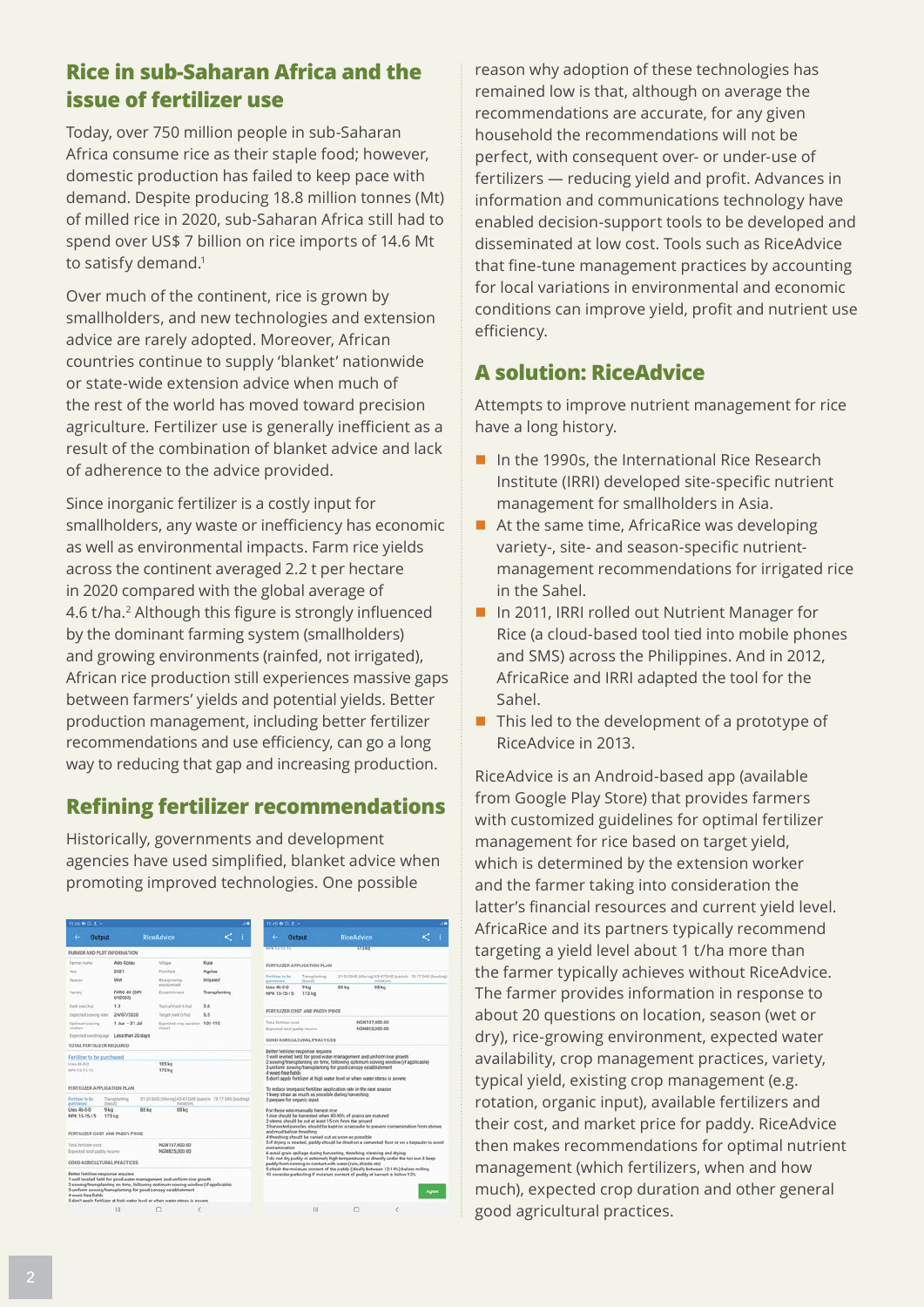<span id="page-2-0"></span>The advantage of RiceAdvice over its predecessors is that it does not need a live internet connection to be able to provide its recommendations (connection is required only for periodic updates). This means that it can be used in remote villages that do not have good connectivity.



#### **Roll-out**

RiceAdvice has since been adapted for use in Benin, **Burkina Faso**, Ethiopia, Ghana, Guinea, Madagascar, **Mali**, Mauritania, Niger, **Nigeria**, Rwanda, **Senegal**, Sierra Leone and Tanzania. (Countries given in bold are where RiceAdvice is currently disseminated together with partners.)

As it is being rolled out, RiceAdvice is being deployed by public- and private-sector extension and development agents and NGOs. By the end of 2020 over 100,000 recommendations from RiceAdvice had been generated for use by farmers.

#### **The Kano impact study**

In 2020, Nigeria imported nearly 2 Mt of milled rice at a cost of almost \$1 billion to satisfy about 30% of domestic demand.[3](#page-3-0) The human population of Nigeria is increasing at around 2.5% per year, but rice consumption is growing at 6% per year.

Kano is one of seven states in northwest Nigeria that form the 'rice basket' of the country, which contributes 72% of national production.

#### *Experimental design*

An impact assessment in 2016–2017 covered 700 households from 35 villages. Villages were randomly assigned to one of three groups:

■ 17 'control' villages (340 households) received blanket fertilizer recommendations from the Federal Ministry of Agriculture and Rural Development;

- 13 villages (260 households) received RiceAdvice recommendations (information only);
- 5 villages (100 households) received RiceAdvice recommendations *plus* all of the fertilizer recommended by RiceAdvice — this in-kind contribution was to demonstrate the impact of farmers having access to credit to buy inputs for the season.

In each case, an extension agent visited each farm two to four times per season. Socioeconomic data were collected along with data on adherence to the RiceAdvice or blanket recommendations, yield, previous-season crop management and information on the planning for the current season. Profit was calculated from yield, average market price for paddy and cost of inputs — reported cost of inputs for those in the control and information-only groups, and the actual cost of the inputs provided in-kind for those who received them.

#### *Results*

Farmers who received RiceAdvice recommendations alone increased their yields by 7% over the control (250 kg/ha), which translated into a 10% increase in profit (\$120 per hectare), while those who received the fertilizers as well increased their yields by 20% (730 kg/ha) and their profit by 23% (\$275 per hectare). Approximately 8115 farmers benefited from personalized advice in 2016 and generated additional production of 7625 tonnes, worth \$3.7 million. In the survey area, the average cultivated rice area is 0.87 ha. Calculations based on an average treatment effect suggest that universal adoption of RiceAdvice by all 124,000 rice farmers in Kano State would result in a net gain of \$59 million.

On average, the farmers in the three groups used about the same amounts of fertilizer. However, those provided RiceAdvice typically adjusted the levels up or down according to RiceAdvice recommendations, which also adjusted the balance between urea and compound (nitrogen– phosphorus–potassium, NPK) fertilizers to ensure appropriate balance of nutrients. Those receiving RiceAdvice did, however, make their NPK application earlier than the blanket recommendation (control group).